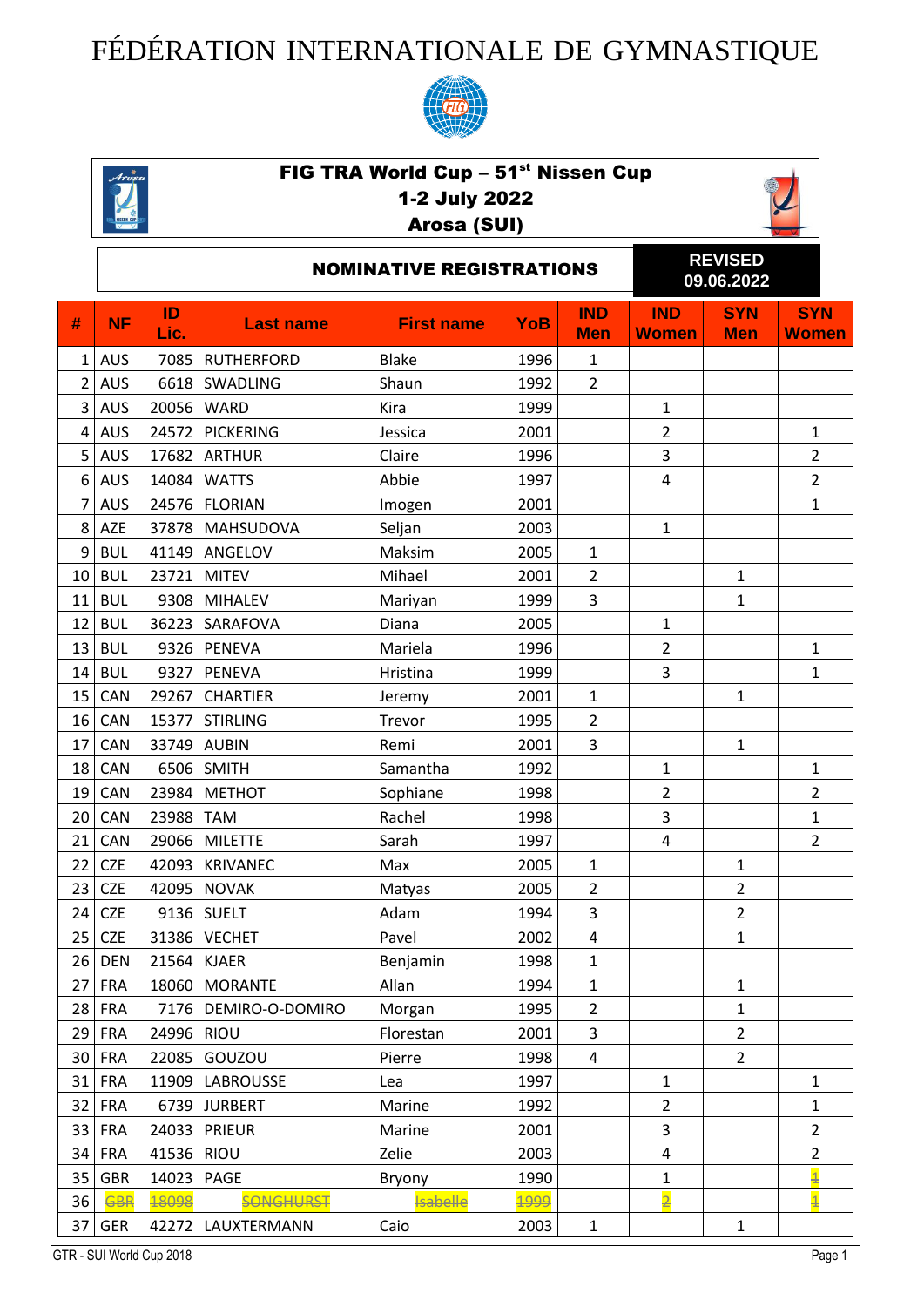| #  | <b>NF</b>  | ID<br>Lic. | <b>Last name</b>        | <b>First name</b> | <b>YoB</b>  | <b>IND</b><br><b>Men</b> | <b>IND</b><br><b>Women</b> | <b>SYN</b><br><b>Men</b> | <b>SYN</b><br><b>Women</b> |
|----|------------|------------|-------------------------|-------------------|-------------|--------------------------|----------------------------|--------------------------|----------------------------|
| 38 | <b>GER</b> | 19717      | <b>GESSWEIN</b>         | Tim-Oliver        | 1996        | $\overline{2}$           |                            | 1                        |                            |
| 39 | <b>GER</b> |            | 13815 PFLEIDERER        | Matthias          | 1995        | 3                        |                            | $\overline{2}$           |                            |
| 40 | <b>GER</b> | 13813      | VOGEL                   | Fabian            | 1995        | 4                        |                            | $\overline{2}$           |                            |
| 41 | <b>GER</b> | 42925      | <b>FREY</b>             | Luka Kristien     | 2004        |                          | $\mathbf{1}$               |                          | $\mathbf{1}$               |
| 42 | <b>GER</b> |            | 31323 STOEHR            | Gabriela          | 2002        |                          | $\overline{2}$             |                          | $\mathbf{1}$               |
| 43 | <b>GER</b> |            | 19699   ROESLER         | Aileen            | 1999        |                          | 3                          |                          | $\overline{2}$             |
| 44 | <b>GER</b> | 5680       | ADAM                    | Leonie            | 1993        |                          | $\overline{\mathbf{4}}$    |                          | $\overline{2}$             |
| 45 | <b>ITA</b> | 32650      | LAVINO                  | Marco             | 2001        | $\mathbf 1$              |                            | $\mathbf{1}$             |                            |
| 46 | <b>ITA</b> |            | 32646   PATISSO COLONNA | Samuele           | 2003        | $\overline{\mathbf{2}}$  |                            | $\overline{\mathbf{1}}$  |                            |
| 47 | <b>ITA</b> | 41217      | <b>GIAMPIERI</b>        | Giorgia           | 2005        |                          | $\overline{\mathbf{1}}$    |                          | $\overline{\mathbf{1}}$    |
| 48 | <b>ITA</b> |            | 32645 MURGO             | <b>Isabella</b>   | 2002        |                          | $\overline{\mathbf{2}}$    |                          | $\overline{\mathbf{1}}$    |
| 49 | <b>ITA</b> |            | 45228   PELLISSIER      | <b>Sofia</b>      | 2005        |                          | $\overline{\mathbf{3}}$    |                          |                            |
| 50 | <b>ITA</b> |            | 32650 LAVINO            | <b>Marco</b>      | 2001        | $\overline{\mathbf{1}}$  |                            | $\overline{\mathbf{1}}$  |                            |
| 51 | <b>JPN</b> | 36811      | <b>NISHIOKA</b>         | Ryusei            | 2003        | $\mathbf{1}$             |                            | $\mathbf{1}$             |                            |
| 52 | <b>JPN</b> | 31000      | <b>UNNO</b>             | Hiroto            | 2000        | $\overline{2}$           |                            | $\mathbf{1}$             |                            |
| 53 | <b>JPN</b> | 6986       | <b>KISHI</b>            | Daiki             | 1994        | $\overline{3}$           |                            | $\overline{2}$           |                            |
| 54 | <b>JPN</b> | 11902      | SAKAI                   | Ryosuke           | 1997        | 4                        |                            | $\overline{2}$           |                            |
| 55 | <b>JPN</b> | 19756      | <b>MORI</b>             | Hikaru            | 1999        |                          | 1                          |                          | $\mathbf 1$                |
| 56 | <b>JPN</b> | 6996       | <b>DOIHATA</b>          | Chisato           | 1994        |                          | $\overline{2}$             |                          | $\overline{2}$             |
| 57 | <b>JPN</b> | 17431      | <b>KIRYU</b>            | Risa              | <b>1998</b> |                          | $\overline{\mathbf{3}}$    |                          | $\overline{2}$             |
| 58 | <b>JPN</b> | 6988       | <b>UYAMA</b>            | Megu              | 1996        |                          | $\overline{\mathbf{4}}$    |                          | $\mathbf{1}$               |
| 59 | KAZ        | 14077      | MUSSABAYEV              | Danil             | 1998        | $\mathbf{1}$             |                            | $\mathbf{1}$             |                            |
| 60 | KAZ        | 13947      | <b>ALIYEV</b>           | Pirmammad         | 1997        | $\overline{2}$           |                            | $\mathbf{1}$             |                            |
| 61 | LAT        | 36228      | <b>OVCARUKA</b>         | Darja             | 2005        |                          | $\mathbf{1}$               |                          |                            |
| 62 | <b>NZL</b> | 13931      | <b>SCHMIDT</b>          | Dylan             | 1997        | $\mathbf{1}$             |                            | $\mathbf{1}$             |                            |
| 63 | <b>NZL</b> | 36681      | LAIDLAW                 | Reegan            | 2001        | $\overline{2}$           |                            | $\mathbf 1$              |                            |
| 64 | <b>NZL</b> |            | 24523 DAVIDSON          | Madaline          | 1999        |                          | $\mathbf{1}$               |                          |                            |
| 65 | POR        |            | 25105 TAVARES           | Ruben             | 2001        | 1                        |                            | 1                        |                            |
| 66 | POR        |            | 7045 ABREU              | Diogo             | 1993        | $\overline{2}$           |                            | $\overline{2}$           |                            |
| 67 | POR        |            | 31144 SANTOS            | Lucas             | 2002        | 3                        |                            | $\mathbf{1}$             |                            |
| 68 | <b>POR</b> |            | 14263 FERREIRA          | Pedro             | 1997        | 4                        |                            | $\overline{2}$           |                            |
| 69 | <b>POR</b> | 24955      | CARVALHO                | Mariana           | 1998        |                          | $\mathbf{1}$               |                          | $\mathbf 1$                |
| 70 | <b>POR</b> | 13682      | <b>MAIOR</b>            | Ingrid            | 1996        |                          | $\overline{2}$             |                          | $\overline{2}$             |
| 71 | <b>POR</b> |            | 25106 CORREIA           | Sofia             | 2001        |                          | 3                          |                          | $\overline{2}$             |
| 72 | POR        |            | 31110   MARIANITO NUNES | Catarina          | 2000        |                          | 4                          |                          | $\mathbf{1}$               |
| 73 | SUI        | 23991      | <b>PROGIN</b>           | Simon             | 1990        | $\mathbf{1}$             |                            |                          |                            |
| 74 | SUI        | 41365      | <b>MORET</b>            | Lucie             | 2005        |                          | $\mathbf{1}$               |                          | $\mathbf{1}$               |
| 75 | SUI        |            | 33135   BITTERLI        | Lavinia           | 2004        |                          | $\overline{2}$             |                          | $\mathbf{1}$               |
| 76 | <b>USA</b> | 13527      | <b>GESUELLI</b>         | Cody              | 1998        | $\mathbf{1}$             |                            | $\mathbf{1}$             |                            |
| 77 | <b>USA</b> | 24543      | <b>ROWLEY</b>           | Isaac             | 1999        | $\overline{2}$           |                            | $\overline{2}$           |                            |
| 78 | <b>USA</b> |            | 23269 SHOSTAK           | Aliaksei          | 1995        | $\overline{3}$           |                            | $\overline{2}$           |                            |
| 79 | <b>USA</b> |            | 46049 VOGEL             | Elijah            | 2002        | 4                        |                            | $\mathbf{1}$             |                            |
| 80 | <b>USA</b> | 13518      | AHSINGER                | Nicole            | 1998        |                          | $\mathbf{1}$               |                          | $\mathbf{1}$               |
| 81 | <b>USA</b> | 41638      | <b>AMANO</b>            | Maia              | 2003        |                          | $\overline{2}$             |                          | $\overline{2}$             |
| 82 | <b>USA</b> |            | 30039 STEVENS           | Jessica           | 2000        |                          | 3                          |                          | $\overline{2}$             |
| 83 | <b>USA</b> |            | 30331   WEBSTER         | Cheyenne Sarah    | 1998        |                          | 4                          |                          | $\mathbf{1}$               |